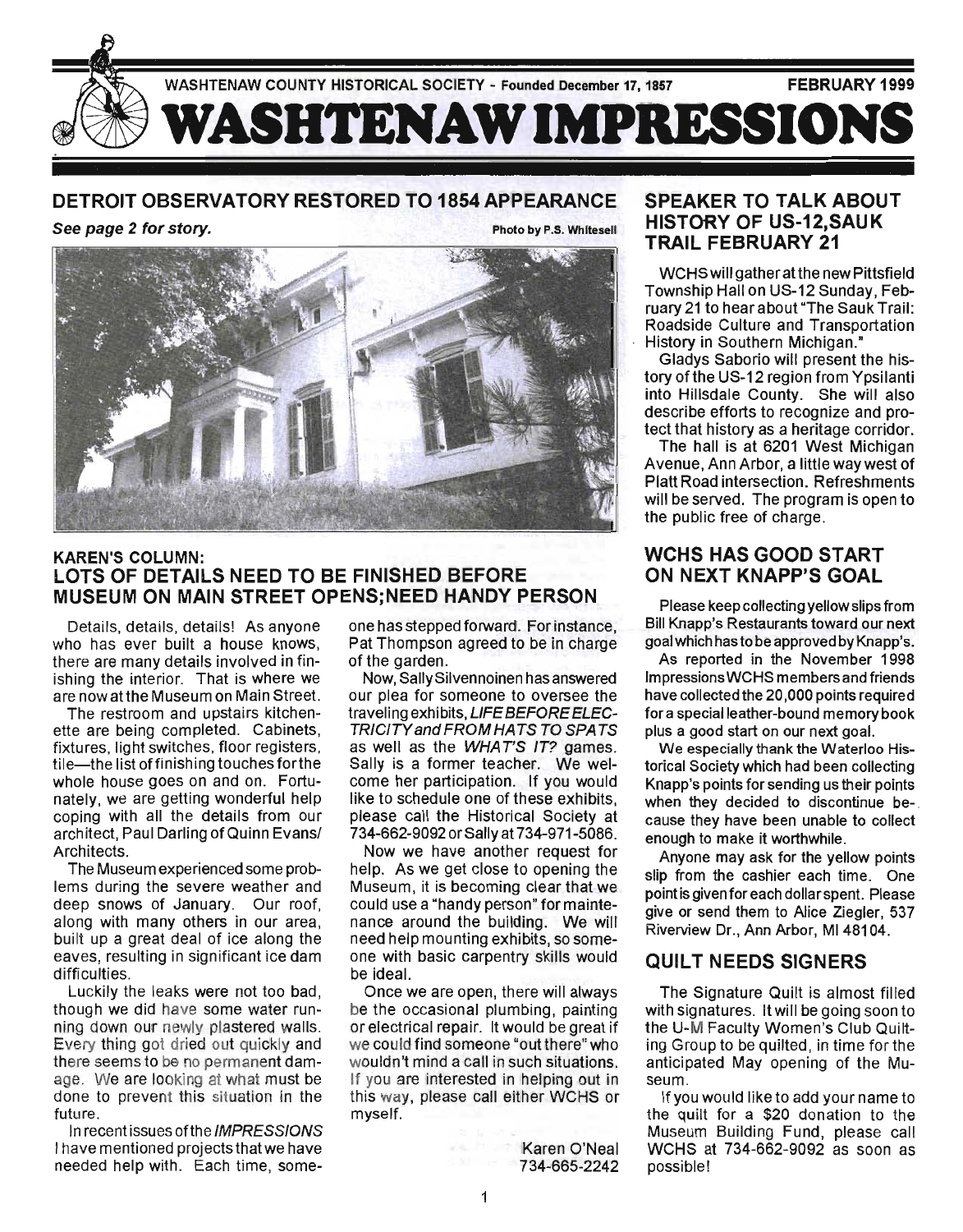# **TAPPAN'S OBSERVATORY LED WAY TO MODERN RESEARCH UNIVERSITY**

Almost lost in an aerial view of the sprawling University of Michigan medical campus of today is the small but extremely significant 1854 Detroit Observatory built through the efforts of the U-M's first president, Henry Philip Tappan, and named to honor its major benefactors from Detroit.

"It was really Tappan's idea to construct an observatory on the campus, taking the first step leading to the U-M's present status as a research university," Dr. Patricia (Sandy) Whitesell told the WCHS November audience.

Dr. Whitesell, director and curator of the Observatory and author of A Creation of His Own: Tappan's Detroit Observatory, traced the history of the Observatory and illustrated its recent restoration with step-by-step slides.

It was fitting to meet at the Bentley Historical Library, she said, because much of her research was done there.

"The earliest known image of the Observatory is a painting by Jasper Cropsey, a famous painter of the Hudson River School. He came to Ann Arbor in 1855 at the invitation of President Tappan, a personal friend.

"This wonderful image is hanging in the Bentley Library along with the landscape painting of the campus that he did at the same time.

"Cropsey was well known around Ann Arbor for the Observatory painting but I doubt that many of you have actually seen a photograph of him" which she showed.

"The earliest known photograph of the Observatory was taken about 1858 by a photographer named T.D. Tooker. It shows the building when completed, with its faux stone exterior. In contrast the exterior of the building in the Cropsey painting appears to be pink.

"At the time Cropsey painted the building, it hadn't yet received its stucco finish. It is a solid brick building, covered with stucco and scored to look like blocks of stone. The color is added to the wet stucco to give each alternating block a different shade so the effect is that of a stone building.

"A sapling in the old photograph is now a majestic horse chestnut tree that you can see in front of the building," she noted.

"The observatory was the first scientific laboratory on campus.

"In his inaugural speech, Tappan mentioned his desire to create an observatory. Immediately after his speech he was approached by a wealthy Detroit railroad man and banker, Henry Walker."

(Walker was painted by Alva Bradish who painted the portraits of the most prominent citizens of the Detroit area including Tappan.)

"Of course Walker's interest was in applied uses of astronomical time keeping trains on schedule so that they arrived when they said they would and so they wouldn't collide, which happened quite a bit.

"He was also interested because having accurate time would allow financial markets to close at the same time, thereby not giving one person advantage over another in financial matters.

"Tappan and Walker formed an alliance. One of the first things they did was to travel to New York City to purchase a refracting telescope.

"This is the telescope that Henry Fitz made



BALUSTRADE, MISSING ABOUT 80 YEARS, REPLACED

for Ann Arbor, actually the third telescope installed in the dome. The first one he made was rejected by the first director as being deficient. A loaner was brought and put in place. The one eventually accepted as being adequate for the building didn't arrive until 1857, three years later.

"The telescope tube was constructed of wood with flexure rods along the sides. The wooden telescope was later refigured with a steel tube. The original wooden tube was removed and apparently discarded although I keep hearing rumors that it's in the basement of one of the dorms on campus.

This is the elusive Professor Richard Harrison Bull who was professor of engineering at New York University. He was the architect for the building-this is a fact that hasn't been known before.

"There is an entry in the Regents Proceedings saying that Mr. George Bird of New York had designed the Observatory, but there never was any evidence that Mr. Bird actually did design the building and we've never actually figured out who Mr. George Bird was.

"I was able to track down that Professor Bull of New York University was the actual architect of the building. He would have been hired by President Tappan because of Tappan's previous association with New York University as a professor there.

"Tappan often called on his previous colleagues and friends in New York for various consultancies.

"The landscape around the Observatory, shown here in the 1920s, was still mostly open land, no buildings which was a good thing for observational astronomy. You want to have clear skies, open horizon, lack of smoke. There was vibration of course when trains went through.

"A cross-section of the building showed how the solid masonry pier takes up most of the interior space but it does not touch the building at any place so there isn't any vibration, even from someone walking around.

"There is also a pier under the meridian circle telescope in the east wing. In the west wing is the director's office and library."

She showed "what we call the rotunda with

columns and lovely archways. Bookcases take up the space between the archway openings."

"There is a staircase that takes us up to the second level where there are a couple of offices and another staircase that leads up to the dome room.

"It is a small building, elegant with respect to architectural details.

"This is the only image we have of the stone clock pier that was removed from the Obser-Photo by L. Baldwin vatory at some point in<br>PERLACED history. It had to have been removed using a sledge hammer. We

had this pier replicated as part of the restoration of the building. It was lowered through an open roof hatch by an enormous crane.

"This is the Tiede astronomical clock that hung on the pier. It was made in 1854 by Tiede of Berlin. The Bentley Library has kept the clock safe over the past couple of decades, and they have generously agreed to return the clock to the Observatory.

"Henry Walker donated all the money for the meridian circle instrument. A plaque that hangs on the meridian circle telescope acknowledges  $it.$ "

She happened to find a picture of the warehouse in New York City where the meridian circle telescope was shipped from Europe in 1854. It was then transferred by canal and railroad on to Detroit and Ann Arbor.

'This is a photograph of Franz Brünnow, the German astronomer Tappan hired to check over the meridian circle telescope to be sure it was in proper adjustment before it was shipped to Ann Arbor.

"After Tappan offered the position of director to a couple of American astronomers and was turned down, he had a good idea. Perhaps Brünnow would follow the telescope to Ann Arbor.

"Brünnow accepted the offer and eventually married Tappan's daughter and became part of the family.

"This is the sofa where the observer would lie down and position himself relative to the eye piece of the telescope. It glides on a railroadstyle track on the floor and is adjustable in its level of incline just by moving this wooden bar. It's adjustable at both ends.

"This is a reversing carriage which slides underneath the telescope and lifts it up off its mount. Then the astronomer can make observations in the other direction.

"Under these floor panels, which have now been fixed so they hinge open there was another little track. Through research I was able to determine that a table called a reflex table rolled on that track. We don't have that table but I'm trying to figure out exactly what it looked like, and might have a replica of it made. Mercury held in a basin on this table was used for reflex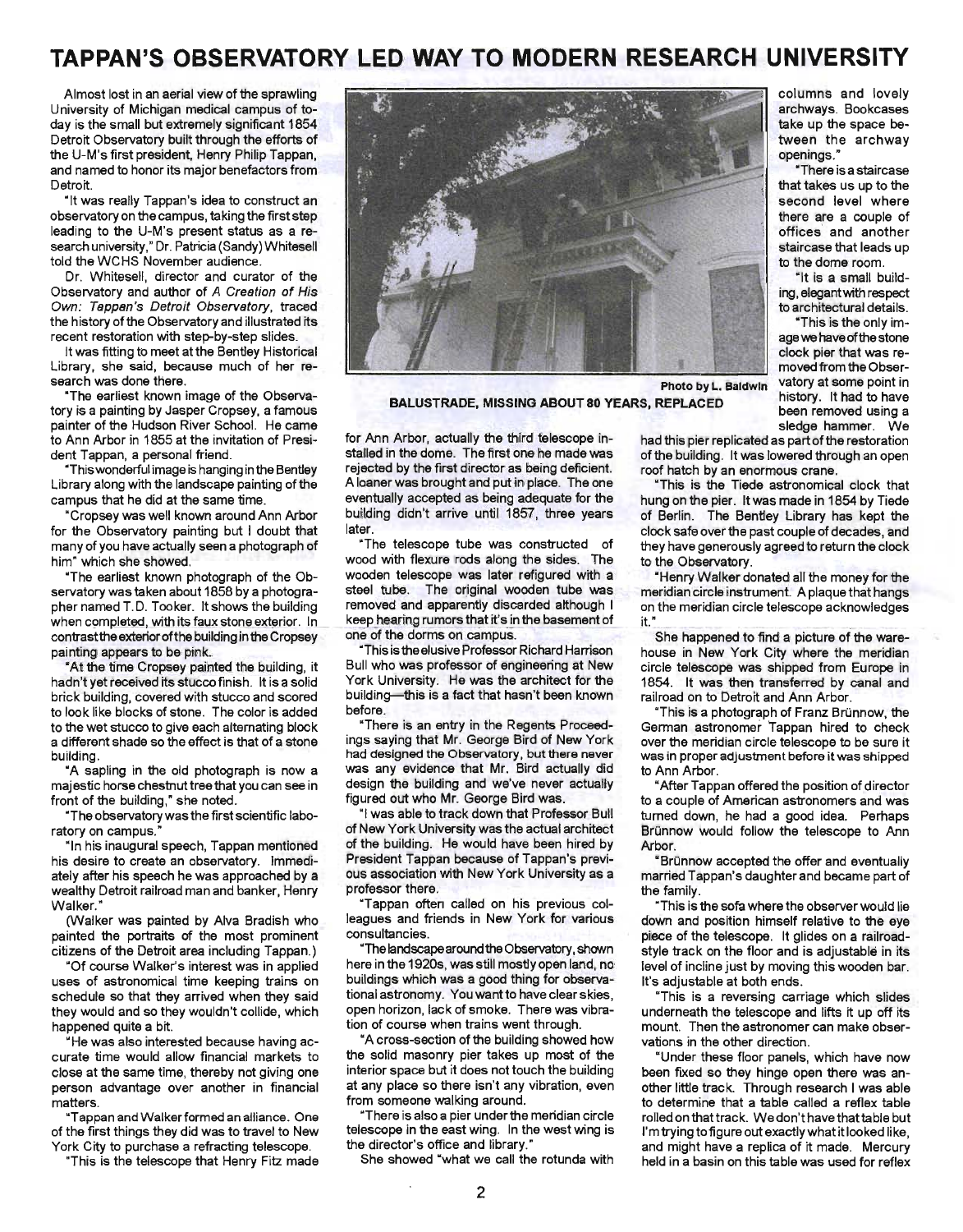

Photo by L. Baldwin

OBSERVATORY DOME STRIPED LIKE A CHECKER BOARD Before the dome exterior got its final coat of paint, each individual tin plate on the dome was striped to make sure paint got up under the edge. For a while it looked like a checker board.

observations.

"This is a level that hangs on the meridian telescope. It is still extant and hangs on a rack on the wall. It is used to make sure the telescope is in perfect alignment. It's such a precise instrument that there's a three hour procedure done by the astronomers just to make sure the telescope is ready for accurate observation.

"This is one of only two images I have ever seen of the meridian room with its roof hatches open. This image was given to me by the late David Evans of Quinn Evans/Architects.

"You can see that these two panels didn't operate because they had been roofed over. They now function again.

"The observatory was used for weather observation. This is the windvane. We still have it, and it will be displayed in the Observatory's Museum.

"The chronograph we have at the Observatory is not the first one obtained, it was added at a later date. This one was made in Washington D.C.

"This instrument was used to record the position of the stars as they were followed across the meridian. By recording the position of the stars on this piece of paper that is wrapped around the metal drum, the observer could determine the exact time.

"I was fortunate enough to find some of those sheets. They were underneath the desk of a faculty member in the Atmospheric, Oceanic and Space Sciences Department.

"He had rescued them about 15 years ago from a dumpster. They were being discarded along with some old weather data. He saved them all those years until I came along and asked whether there were any old weather instruments that had been used at the observatory.

"He offered them to me. They are the only sheets that are extant from the chronograph. One of them actually was the sheet of paper on which longitude was initially established for Ann Arbor back in 1861 .

"There's a picture of it in my book. It's a real treasure.

"This is a picture of a jewelry store in Detroit owned by the Smith's. It was located on Woodward Avenue and there was a time ball on top because he kept the official time for Detroit.

"Telegraph signals were sent to Detroit from

Ann Arbor, and Smith would set the time every day at precisely noon. People passing by would set their watches based on the clock in front of Smith's store. That's how time was kept for the city for a number of years.

"This is James Craig Watson, second director of the observatory. When President Tappan was dismissed by the Regents in 1863, Brünnow resigned because of his family connection and loyalty to Tappan.

"Watson had been Brünnow's student, and at times he was Brünnow's only student, but Watson was so excellent in mathematical calculations and in astronomy that Brünnow was pleased to have him."

A collector of stereo images sent her a photograph asking if she could identify the individuals pictured.

"I immediately recognized Watson and was eventually able to determine the identity of all of them-Pickering who went on to be the director of Harvard Observatory, John Van Vleck of Wesleyan University, Regent Mcintyre who was interested in astronomy, and Professor Merriman who taught mathematics at Michigan. The photograph was taken at a solar eclipse in Mount Pleasant, Iowa.

"This is a photograph of Mrs. Watson at the same eclipse. She was quite capable in astronomy herself although Watson never gave her very much credit for her ability.'

"Another early image from the same photograph collector shows the original observatory and the director's residence which was added in 1868. Watson is seen standing outside the building with a telescope on a tripod. You can just barely see Mrs. Watson standing at the corner of the porch.

"The complex grew over time. A classroom building was added in 1908 which also housed a large 37-1\2 inch reflecting telescope that the astronomy department needed in order to keep pace with advances in astronomical science.

"This is the smokestack that eventually caused a lot of interference with observations. You can also see the stairs that went up from Ann Street to the front door of the Observatory. During the restoration we put these stairs back in place.

"The 37-1\2 inch reflecting telescope was made entirely in the observatory shop except for the optics. Unfortunately, the 1908 addition was torn down in 1976.

"It was a controversial issue. Ethel Potts,

who is here today, can tell you about it because she was directly involved. But the classroom building was infested by termites and the original building was seen to be the real historical treasure.

"It is debatable, but the building is gone and we have to be very grateful that we still have the original building, and that the University has seen fit to provide funds to restore it.

"The complex included the original building, the director's residence added in 1868 and the large addition in 1908. The observatory also had a student observatory located in back that was built at the expense of the U.S. government.

"Watson made arrangements to have this building constructed for a transit of Venus in 1878, which was a rare astronomical event. So the University got it at virtually no cost. They got the telescopes, too, although the government took the telescopes away after the transit.

"The University did the right thing and pro-

#### **RESTORATION PROBLEMS INCLUDE OLD MERCURY**

Dr. Whitesell said she found a basin underneath a floor hatch in the observatory with a cover on it.

When I found it, it was full of mercury. Astronomers establish a perfectly level mirror by pouring mercury in this basin, whereas if they were to use a plate glass mirror they could never have the mirror perfectly level.

The mercury had been there for over 140 years. We now know that mercury is toxic, so I had to have a team of trained people come in and spend ten ortwelve hours vacuuming up all the mercury that had spilled around this basin.

The mercury had also attached itself to the track and migrated the length of the room.

vided replacement instruments. The purpose of this building was to provide a facility for students. The faculty were very possessive of the telescopes in the dome and the meridian circle, so the students never got an opportunity to use them."

She showed a photo of the students' refracting telescope made by Alvan Clark and Sons. It is no longer extant except for the optics.

"The Observatory has a real nice collection of instruments that were used at the building. Some were found in the building, some in Kelsey Museum, some in the Department of Astronomy, some in people's homes and people are returning things so they can be integrated into the observatory's museum.

' We are fortunate to have some really nice pictures of people using the equipment. This is Astronomer Paul Smith using a sextant on the roof of the observatory. The old U-M hospital is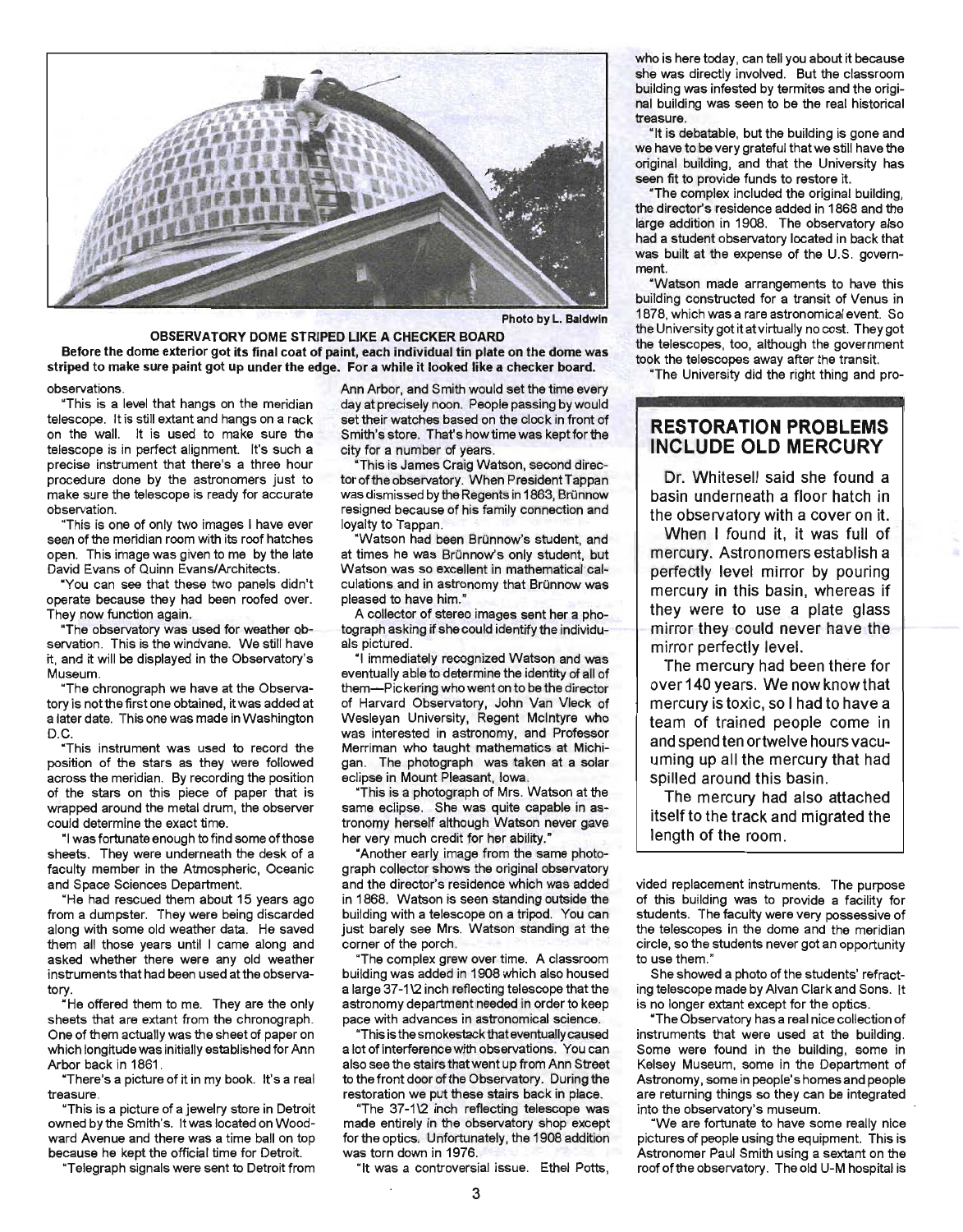visible in the background.

"The Observatory, pictured just prior to restoration, was basically sound but there were a lot of things it needed."

Shetookthe audience step-by-step through the restoration process.

"We stopped and asked, ourselves why we should preserve the observatory. It wasn't obvious to everyone although it should be. These are a few of the points we came up with:

1. It's the second oldest standing building on campus. The 1840 President's House is the oldest.

2. It's the oldest building on campus in unaltered form. The President's House has been altered numerous times.

3. The building is the most important physical legacy of President Tappan, the thing he was most proud of in his presidency.

4. And it was really where the research university began, it being the first laboratory on campus.

"I have toured numerous observatories around the country and in Europe and so far it's really the only one I've found that still has its original telescopes in their original mountings and still functional.

at the Observatory in the 19th century. We regard it as ideal for use as a museum of the early science that took place at the University, as well as a center for the University's early history.

"It's listed in the National Register of Historic Places. That took place in 1973.

She showed a photograph of a telescope pier. "All that's left of the Litchfield Observatory in upstate New York is this pier bearing a little plaque to the astronomer who made his career there. It's kind of sad to see it sitting alone between buildings. This is what we wanted to avoid at Michigan.

#### **THE RESTORATION**

"Without intervention the building would have eventually deteriorated. It is now in a condition where I am convinced that it will be available 150 years from now for people to learn from and admire.

"Before the contractors got their hands on the building, the first thing I had to do was to move out every single thing in the building to protect it during the construction phase "

University movers helped her pack up all the scientific instruments in specially made plywood crates and move them into storage.

"We protected things we couldn't move out by building structures around them because we knew that plaster would be falling and people would be swinging 2x4s around the historic telescopes which are irreplaceable. This crating technique was successful.

"The enormous plywood crate that covered the refracting telescope in upright position we called the 'rocket ship.'

"The next thing we did was to strip paint off the stone piers in the meridian room. We put the telescope on the reversing carriage and slid



Meridian circle telescope crated up to protect it during

it out of the way. Several coats of white paint were removed from the piers to reveal the original limestone. It was interesting that there were some fossils embedded in the limestone.

construction.

"The next step was to restore the interior of the dome. This had been painted in the 1980s when Nick and Peg Steneck tried to undertake a restoration of the building. They were successful in maintaining the building so it could make it until the 1990s for the complete restoration.

"We looked for any possible leaks in the dome. We found several and repaired them. Since we were about to undertake a complete restoration of the interior of the dome we wanted to make sure that the exterior was watertight.

"Then the exterior of the dome was stripped and primed, and each individual tin plate on the exterior of the dome was striped to make sure paint got up under the edges. For a while it looked like a checkerboard.

"Then the interior was totally restored by removing the canvas and paper that lined the interior of the dome and replacing some damaged boards.

"It was only by taking down the canvas that lined the interior that we realized how the dome had been constructed."

They found long strips of cotton canvas glued up to the interior of the dome.

"We were surprised to find that they had used wallpaper over the canvas to make a nice smooth surface to accept paint. They used paper with a little blue flower pattern, but we used plain wall liner to replace it.

"I think this is a unique dome interior. I've never seen another like it. We presume that it was constructed in this way to make it really light, to have a really smooth surface for painting, and it's also breathable. We were really

pleased with the result when we were done.

·We also had a problem with birds and insects entering the dome. The dome is an . unheated space so that heat won't interfere with observations. We really didn't want all the damage that was being caused by the birds and infestation of bees, so a system of bird deterrent was developed."

"We used a fine mesh screen and strips of stainless steel with holes in it, then simple weather stripping installed at an angle so it maintains contact with the edge of the dome to prevent birds from getting in. "It's simple but very effective and very inexpensive."

"The hatches of the meridian room were opened for the very first time in several decades. It had been roofed over with roll roofing and insulation and lots of black tar.

"It was a really wonderful occasion to have that hatch reopened and the sunlight streaming in the meridian room.

"We had done some preliminary investigation to see what was under that roll roofing and we were really pleased to find that the original roof was underneath.

"We made an agreement with the contractor to remove all the asphalt roofing material so we could take photographs of • A lot of important astronomers were trained the original roof to document every step . Then the original roof was removed and replicated.

> "The only variation we made of any substance was to use lead-coated copper instead of the original tin. It was very successful. The results look just like 1854.

> "One of the things we found when removing the original roofwas that the contractor who had replaced the roof on the meridian room wing in 1866 had signed the original material. It said 'C. Fischer, Ann Arbor, Mich.'

> "I had the contractor cut that piece out and it will appear in our museum as an artifact. You can also see that the contractor numbered each strip of the tin so that they would know in what order to place them down.

> "Besides birds in the dome we also had insects in the building. There was an enormous honey bee hive about six feet long in the cornice on the back side of the observatory.

> "The University would spray it every year but the honey bees would come back and re-establish their hive. When I found it, it had an active colony of honey bees. If you know anything about honey bees in Michigan you will knowthat they are endangered due to mites.

> "Since these bees were mite-free we decided we would call in a bee keeper and relocate the bees to a safe place. (Roger Sutherland in the audience identified himself as the bee keeper.)

> "We also replaced the missing balustrade over the front porch of the Observatory. We replicated it based on early photographs. It had been missing for about 80 years.

> "There was a lot of trim work that needed to be replaced. The University shop had to specially replicate them, including dozens of finials. The Italianate brackets had their paint stripped.

"The painter drilled holes in a board to hold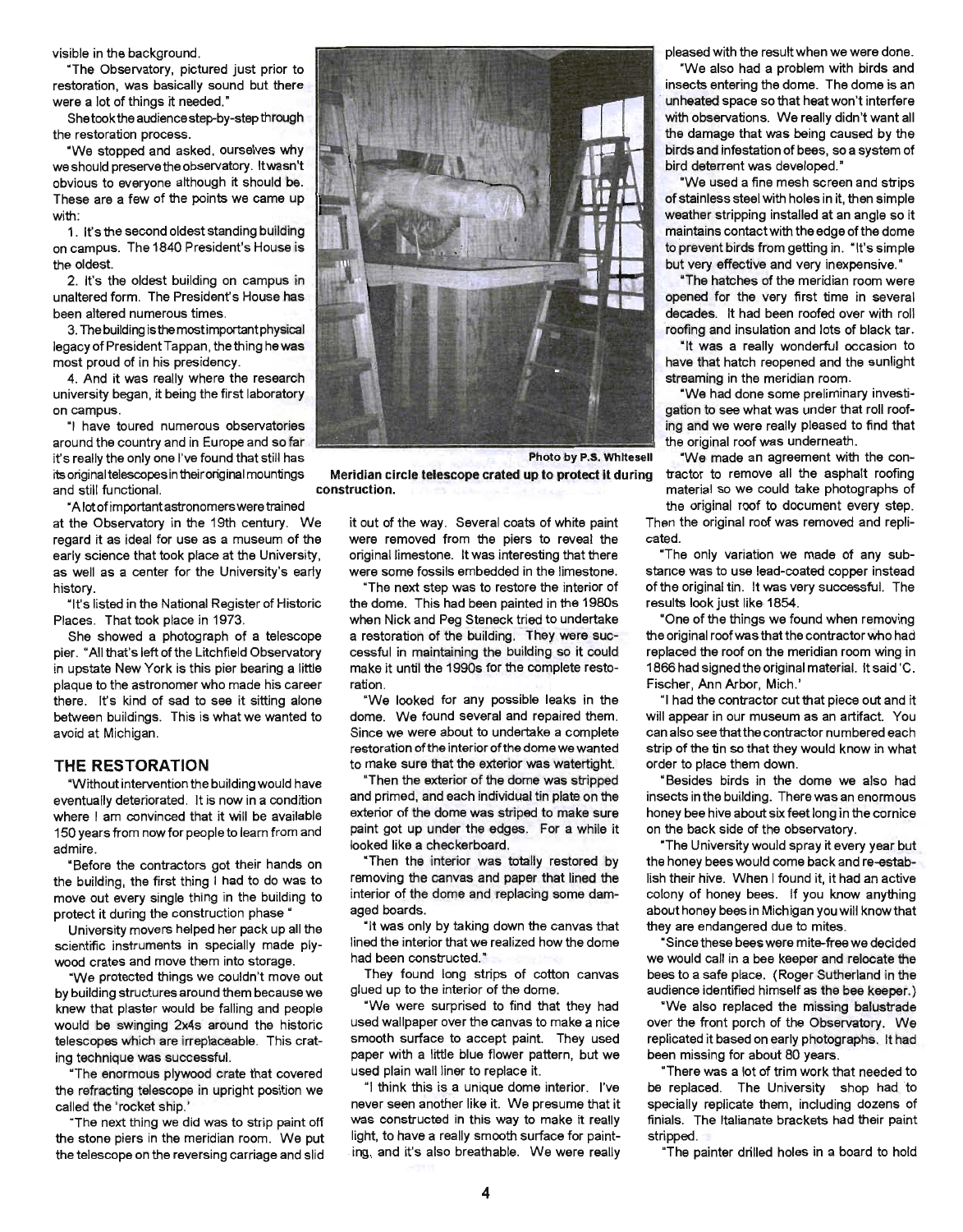the finials so he could paint them all in a row. There must have been 8 or 10 different sizes.

"We had many of the windows in the building restored. In some of them the glass was actually curved.

"We had stucco repairs done and there was a lot of tuck pointing to do on the foundation.

"We had water problems at the south wall so it was excavated, water proofed and filled back in.

"At this point in the project we didn't have the exterior shutters yet, but the dome is all painted. We were trying desperately to get the exterior work finished so we could move inside for the winter.

"We did a couple of things inside the building that were quite major such as moving a couple of doors back to their original position.

"There were extensive plaster repairs and the entire building was rewired to bring it up to modern electrical code. The building is solid brick and we didn't want a lot of exposed conduit, so in some cases we had to cut channels in the brick to hide modern wiring.

"We were able to keep some of the old switches although they had to be adapted in order to make them safe.

"It became evident to us by chipping away at the many layers of paint on the central telescope pier that it had a beautiful appearance underneath the layers. The original gray stucco had a little painted black line that made the scores in stucco look like blocks of stone.

"If we had used chemical strippers, that black line would have been removed. It took a team of people dressed in suits to protect them from the lead in the paint about two solid weeks to reveal this beautiful original appearance.

"We also had University carpenters build some wooden doors for some of the book cases around the main pier. Two of the bookcases already had glass doors. In order to make the bookcases work for exhibits, we really needed to have doors on all the cases.

"We replicated the old doors and even went to the extent of getting restoration glass so we'd have wavy glass.

"This is the stone pier in the meridian room. I pointed out that it had been removed at some point in history. We wanted to recreate it and put it back in place. It weighs about two tons.

"It was wrapped in a steel cage in order to transport it by means of a huge crane. It was passed down through the open hatch in the meridian room roof. It was a very delicate, complicated, nerve wracking procedure that went without a hitch.

"Besides the restoration of the building, we also restored the refracting telescope. It had many layers of different colors of paint-white and gray and light blue. Underneath all of this other paint was its original shiny black.

"The telescope worked fine, and we considered taking it back to its original wooden tube, but it was finally decided by committee that not



The suit and other gear are to protectthe crew stripping paint off the limestone piers of the meridian circle telescope from lead In the paint.

> enough was known about wooden tube technology to insure that if we did take it back to its original wooden tube that it would work properly.

> "So the committee decided that we would retain the telescope's metal tube which had been replaced in 1907 to be sure that we would have a telescope we could use for instructional purposes.

> "I hunted around the country for about a year before I finally found a fellow who restored telescopes who was willing to come to Ann Arborfor about 2 or 21/2 months to work on this telescope and restore it.

> "This is Christopher Ray of Swarthmore, Pennsylvania. Notice that he has on his Michigan astronomy shirt. He spent two months here working right in the dome room. Some scaffolding was erected around the telescope that we used to lower so he could do his work right in the dome room. The telescope was too large to take out of the building.'

> . "He stripped the many layers of paint off the telescope. He took each individual piece from the telescope and restored it. It was primed, then painted, then ready to hoist back up into its mount with these soft straps and a spreader bar attached to a winch.'

> She showed recent pictures of the Observatory now that it's restoration is nearing completion.

> "I'm quite pleased with our ability to transform this building for handicap access. This is our handicap ramp on the east side of the building. It is camouflaged to look like the foundation wall made of fieldstone and topped with a water table limestone to replicate what

the foundation wall of the original building looks like. ,

"From the side of the building all you see is the railing which over time will become tarnished so it won't be quite as prominent.

"We added a door which really wasn't a new opening because there had been a door there that led into the original building from the 1908 addition. We also converted our rest room so it is handicap accessible; only our second floor remains inaccessible.

"There seemed no way to make that accessible, but the student observatory on top of Angell Hall is so there is a telescope on campus accessible to the handicapped."

She showed some pictures of the restoration taken by Stephen Graham which are to be featured in the February issue of Architecture Magazine. WCHS is the first group to see these wonderful photographs," she said. She especially noted one with the soft glow of lights on the inside, another in the basement where you can see the central pier which goes 15 feet below ground level.

They have a park bench so you can go and eat your lunch on the grounds.

She showed the rotunda with restored cabinets in their original finish. "The colors you see throughout the building are the originals from 1854 determined through microscopic analysis of paint scrapings.

"We finished the walls in a nice khaki green color. We were quite surprised to find that the ceiling in the rotunda area was pale yellow.

"This is the library. These are some of the instruments we will have on display in our museum. The University made an oak table, based on the old library style table with drawer fronts along the side. We ordered some 1930s style chairs to go with the table.

"The woodwork in this room was originally grain painted to simulate the look of oak. We had a consultant come in and replicate that with a wonderful result.'

In the meridian room they replaced the door to its original location. "Through research I determined that the observer's sofa was originally upholstered in leather and tufted. Our U-M upholstery shop was able to replicate that original appearance.

"The stairs were also grain painted as they were originally.

"The only thing I did different and new in this room was to add some hanging lights of a type that could have been used at the time electricity was added. There was only one bare light bulb mounted on the wall and that wasn't really adequate.

"We have retained the original hand operation of the dome which is unusual. Most old observatories in the country have converted to electricity to rotate the dome.

"We owe it all to President Tappan: She showed a little known photograph of him taken in Dublin about 1878. "I haven't seen this photograph published anywhere but in my book."

"Brunnow, Tappan's son-in-law. had gotten a position as the astronomer royal at the Dunsink Observatory in Ireland. Tappan sat for this portrait when he went to visit him."